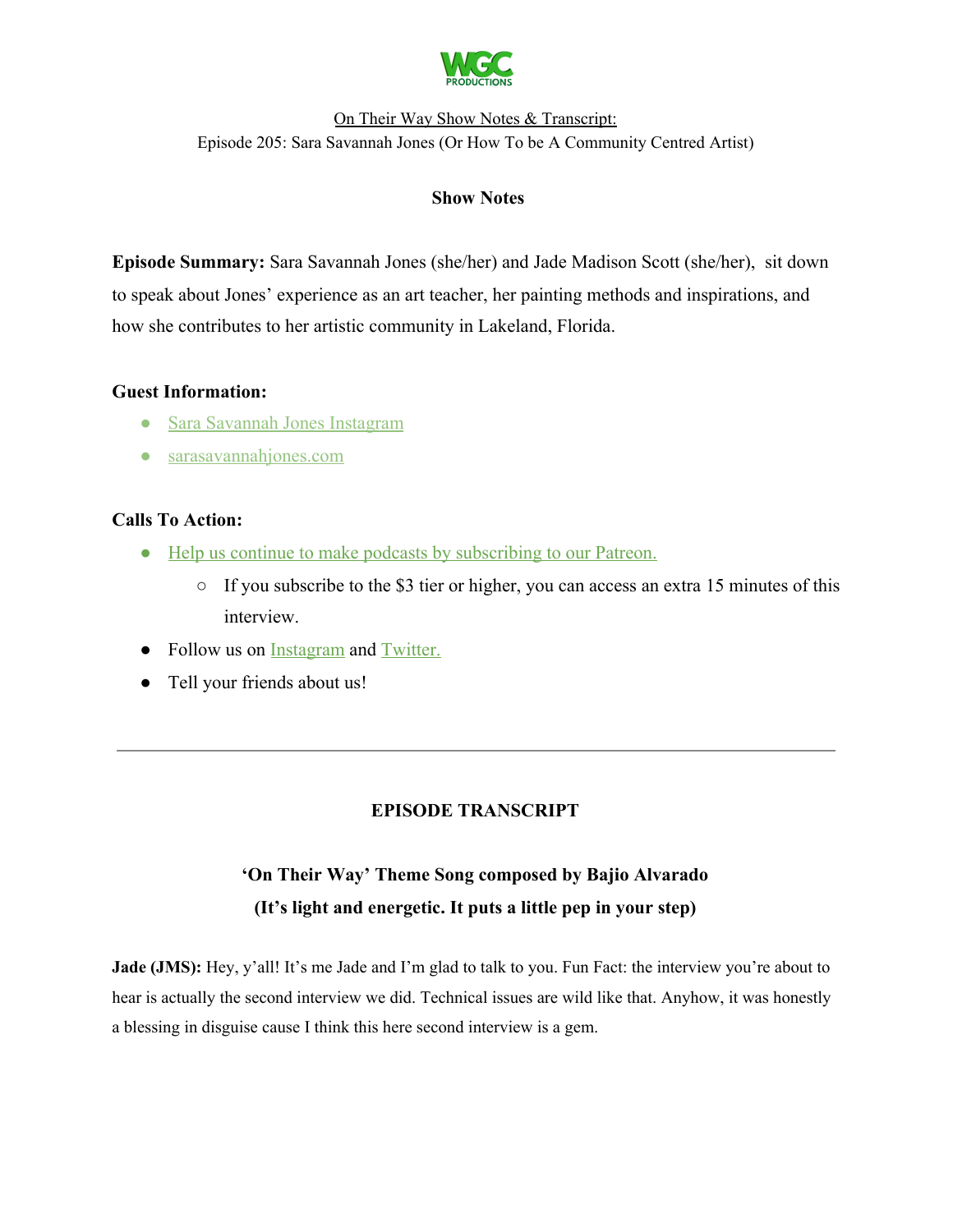

**JMS:** We talk about things like how Sara conceptualizes her works, how she develops motifs, how she gets involved in art shows and more. Also, as always, there is an extended version of this interview on our Patreon so if you want more, you can go to our website, www.wgcproductions.com, click Patreon in the navigation bar and check it out. Episode transcripts are also available at our website. Alright, I won't keep you long. Episode 205 is coming at you and remember this is a WGC production.

# **'On Their Way' Theme Fades**

**JMS:** Currently teaching art to K-8 students in Lakeland, Sara Jones is a visual artist working mostly with acrylic paints. She utilizes found objects, photography, drawing, painting, and recycled materials to execute her work. The inspiration is life experience. The motivation is the people she comes in contact with. She finds that using recycled canvases and found surfaces are an essential technique to convey humanity in her work. Objects can hold the worst memories or nostalgia. A painting can make you a reminisce or recoil. She aspires to discuss emotions with visual assistance.

#### (**Jade Is Tongue Tied)**

For when words...words, fail to do...fail to do the job. Oh, wow. Hi Sara. How are you?

#### **(Jade Laughs)**

**Sara (SSJ):** I am fantastic. Thank you.

**JMS:** That's wonderful. I'm glad you're fantastic. So, I'm going to start off the interview the way that I typically do. Uh, so this season's all about Tampa and in that aspect, we sort of know where you're from, but could you sort of tell us where are your roots?

**SSJ:** My roots, I am Florida born and raised. Lakeland, Florida specifically. And my roots are here in the community, whether that's Lakeland or our neighboring cities.

**JMS:** Mmm, and could you share with us, in your own words, what it is exactly that you do and how you came to be doing that?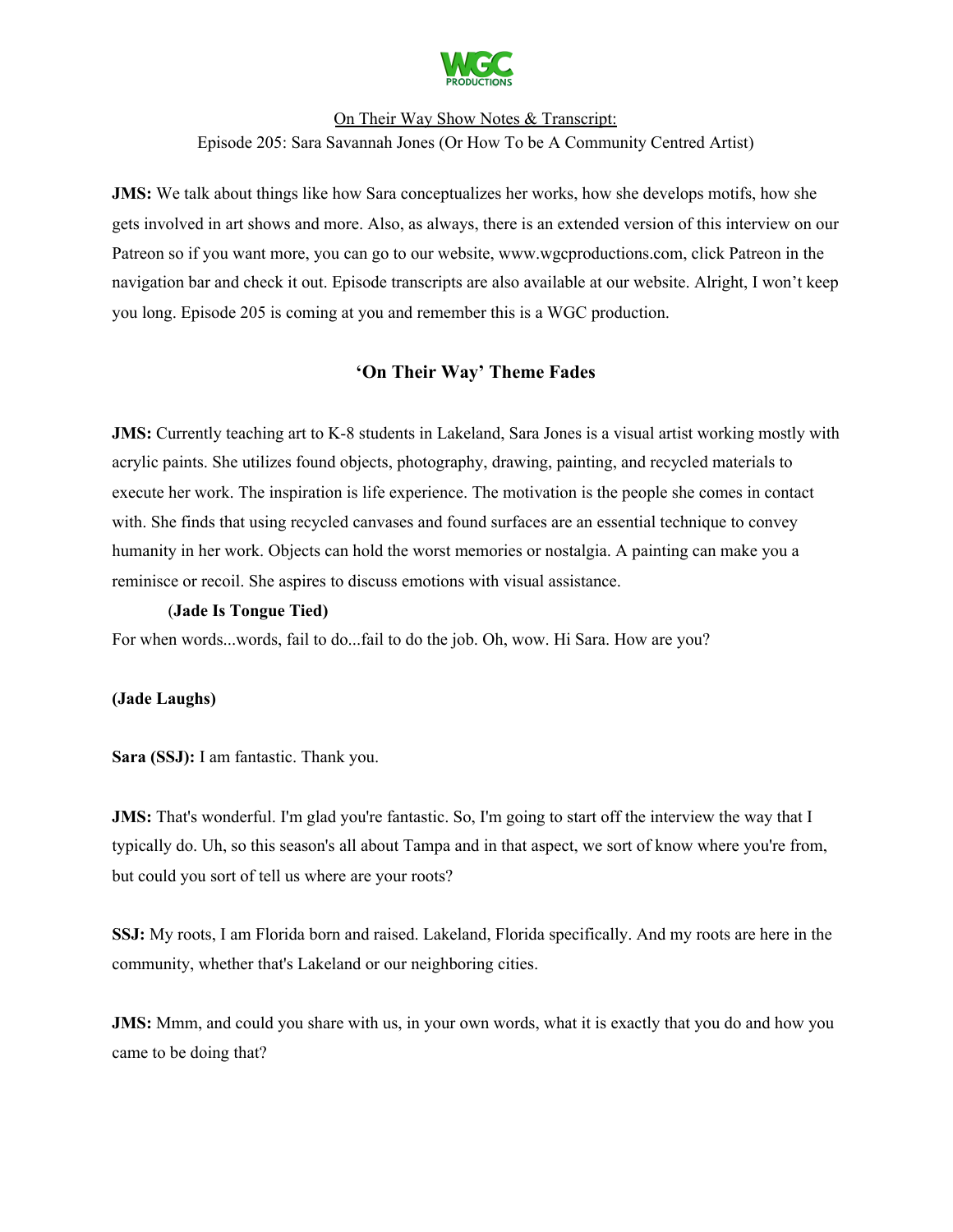

**SSJ:** Okay. Um, my main job is teaching art. I teach kindergarten through eighth grade. I got there...um, I was homeschooled until the ninth grade, and I actually applied to go to an art school for high school and didn't get in. So, when I went to public school, the art teachers that I had gave me such an amazing experience that I wanted to be able to do that for someone else. And

### **(Sara Chuckles)**

My side gig, my hustle is, like commissioned artwork or just painting my own personal pieces to display in galleries or I'll go vend art at local vending opportunities like markets or I will go live paint at concerts.

**JMS:** Hmm, and could you describe exactly what your artistic style is? Uh, for people who've never seen it before, how would you put it in your own words?

**SSJ:** I like to describe myself as a, um, as leaning towards surrealism. I really like color theory. So, I usually start with a color that I want to work with. I like to have my subject or subjects on a solid color background, that way, the focus is completely on them. And most of my work comes from….the idea is something that I'm going through or current events. And, um, I will try to create imagery that I can interpret as what I'm going through or whatever my subject matter is, and, um, keep it vague enough so that the viewers can come up with their own idea or their own opinion of what they're looking at.

**JMS:** And that sounds like a really thought out sort of philosophy behind your artwork and the paintings that you do. So, how exactly did you come to develop this idea of what you do? Like how did you start and how'd you get to the point where you are now?

**SSJ:** I feel like my parents decided I was going to be an artist before, before I did-

## **JMS (Laughing):** Oh?

**SSJ:** Like, when I was, when I was like three, my dad would, um, buy….my parents would buy me disposable cameras and go get them developed for me, and my dad had like his own collection of cameras. My mom would send me to my grandma's house with, like, a whole ream of printer paper cause I would use up all of their paper in their house. And my mom made sure that I was in art classes all growing up. And I really was, um….my medium was photography when I started and when I got to high school, I was put into a draw-paint class that I really hated. I didn't like trying.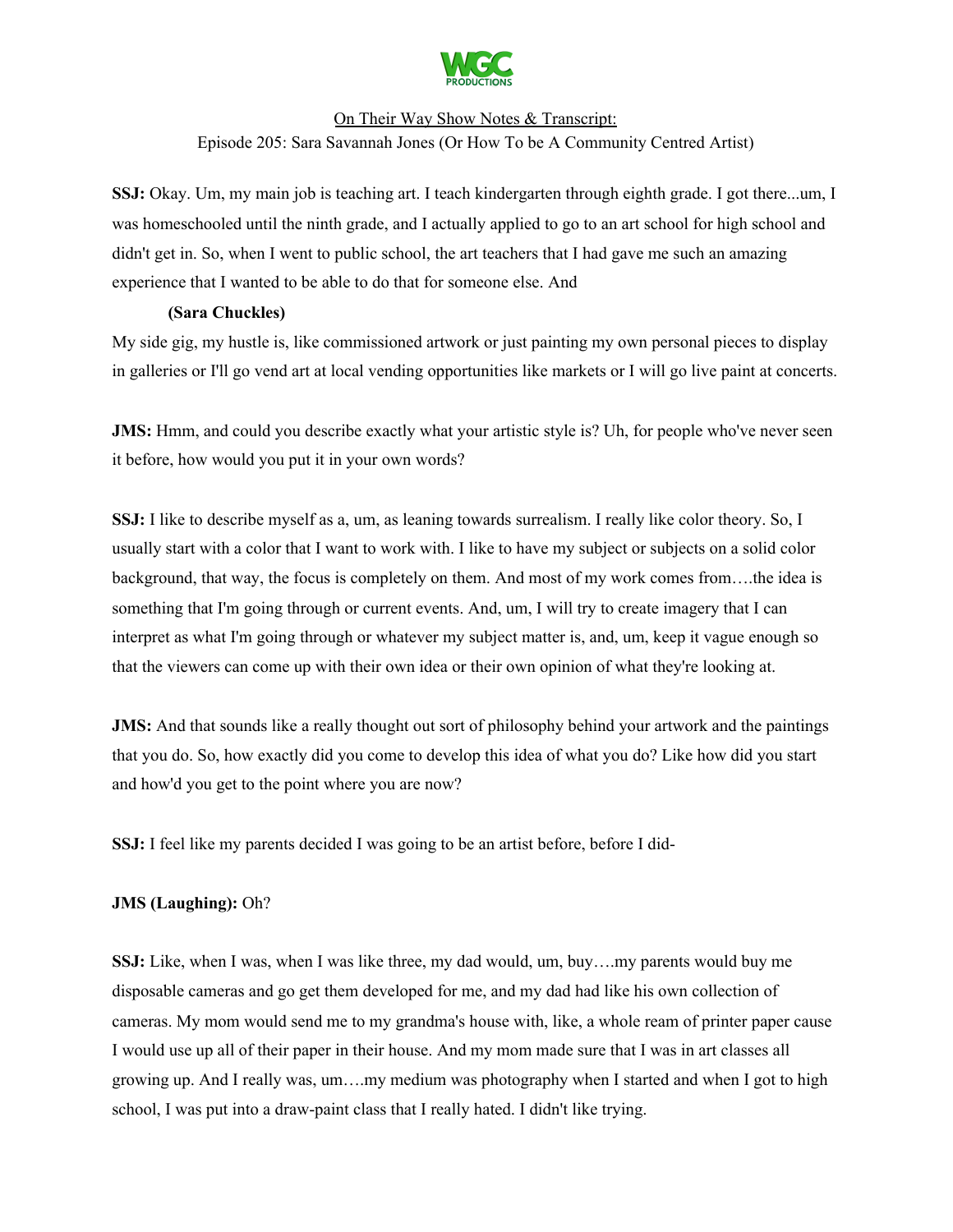

**SSJ:** And I came home one day and told my dad that I wanted to switch out of the class to do a different art class.

### **JMS:** Mhmm.

**SSJ:** And that day that I came home, I had also brought home when I was working on in class-

### **(Sara Laughs)**

And it was, I always get embarrassed when I say this, but it was a drawing of Ringo Starr from the Beatles-

## **(Sara Chuckles)**

But my dad loved it so much that he was like, "you are not allowed to switch out of this class." Um, and I'm glad he said that because from then on, I kind of slowly switched over to painting. I still use a lot of my own photography as a reference for what I'm painting. I actually very much prefer that. Sometimes I will use an image that I get off the internet, but yeah, I....a lot of my, my work is, um, based off of something I've already taken a picture of. So, yeah, that, and a lot of art classes, a lot of art history classes kind of just got me to the style that I've established now.

**JMS:** Okay. That's interesting. So, you say a lot of art history classes and art classes helped bring you to this artistic moment in your life. Of course, like, people don't stop learning once they're outside of school, so how did you continue learning once you were outside of school and that academic environment?

**SSJ:** Well, my friends and my family have really helped me in, in my artistry, whether that was inspiration or support, but I started kind of changing my style of, of painting based off of the feedback I was getting from other people and what they connected with. And I've also had a lot of friends show me different types of artwork that definitely influenced what I do now.

**JMS:** And one thing that you said was you started changing your style based on feedback. As another artist. I know feedback can sometimes….getting feedback can sometimes be an interesting experience because you have a lot, when you have a lot of stuff coming at you, you have to sift through, "yes, I'm going to keep this. No, this isn't relevant to me," so on and so forth. So, how does that process work for you?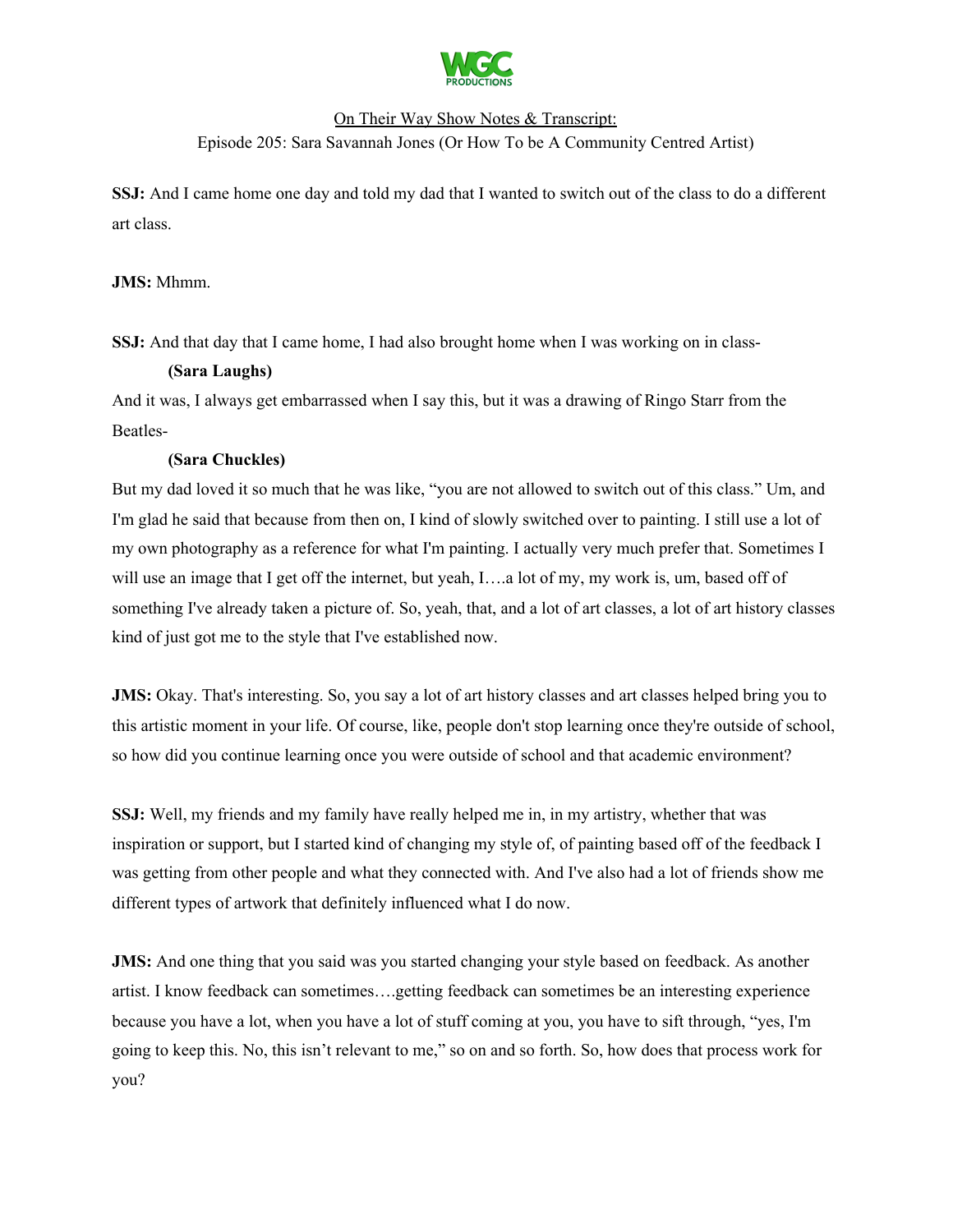

**SSJ:** Ooh, at first, when I was moving into painting, as opposed to photography, my work was a lot more about design than actual, like, having a meaning behind it. I think other people got tired of my work too, because it was like, "oh yeah, that's, that's pretty. That looks good."

### **(Jade Laughs)**

And I was like, I want to, I wanna, like, have a real reaction. I want somebody to connect with the artwork that I'm making and just like how you can really relate to lyrics in a song, um, or seeing like a dance can move you, um, I was like, I want someone to be able to look at my work and have an actual reaction, good or bad. I, I even like it when I can paint something that upsets someone.

### **(Sara and Jade Laugh)**

**JMS:** So, what works of art, specifically, do *you* have a reaction to? What's your sort of inspiration and how do you see your inspirations feed into the work that you produce?

**SSJ:** Ooo, so I have a lot of inspiration from, like, the surrealist painters. Like Kay Sage or Dorothea... Dorothea Tanning.

# **JMS:** Mhmm.

**SSJ:** Um, they do very dreamlike environments and...same with like, obviously, like, Dali is a huge inspiration.

## **JMS:** But of course.

**SSJ:** Um, and Renee Magritte is, like, one of the top for me because he does a lot of what I like to do with a bright background and a very solitary subject in the middle. And then there are a lot of, like, contemporary artists that I've found recently who have absolutely blown me away. Um, there's one artist, Chelsea [Gustafsson](https://www.chelseagustafsson.com/paintings) who paints, again, a brightly colored background with a very solitary image in the middle. She does paintings of chairs usually.

#### **(Sara Laughs)**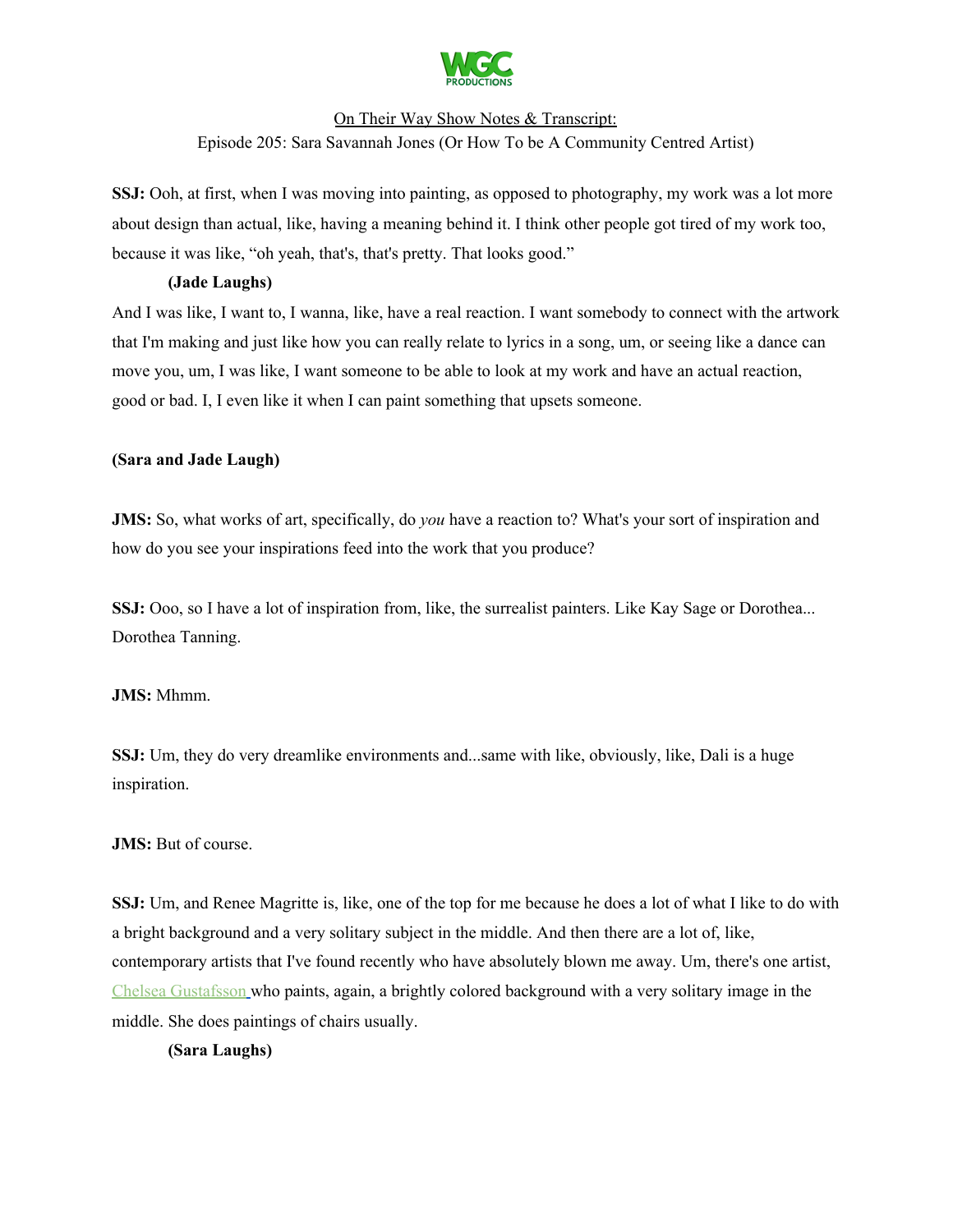

**SSJ:** Um, but they are beautiful and they are super realistic. Um, there's another artist, [Loribelle](https://www.loribellespirovski.com/) [Spirovski](https://www.loribellespirovski.com/), who paints images of items in, in long hallways or in rooms with large arched doorways, um, which directly inspired one of my more recent paintings. Um, and then there's another...another girl named [Lola](https://www.lolafineart.com/) Gil who does these insane realistic paintings of like glass? That...I was like, "wow, one day, maybe one day I can paint like that." And then there's another really random one because it's not really in like the surrealist style, but there is an artist, um, **Emilio [Villalba](https://emiliovillalbaart.com/)**, who has this very like Van Gogh type style of thick application of paint, but everything he paints is, um, it's like a sentimental object or just a person casually sitting in a chair, but the way the image hits you gives you such a strange sense of, like, nostalgia. Yeah, that's...I really, I...if I could do only paintings that make people have a familiar feeling like those do that, that would be the dream.

**JMS:** And why is that? Even in your bio, you mentioned that, uh, the word nostalgia popped up. So, why is nostalgia something that you want to convey to your audience in your work? Why does that speak to you?

**SSJ:** Nostalgia is one of those feelings for me that it could go both ways. I feel like nostalgia usually has, like, a positive connotation to it, but I want someone to feel something familiar when, when they look at my artwork. I recently I did a, a series of drawings where I, I found this giant gallon Ziploc bag of someone's family pictures, like a bunch of Polaroids and, and film photos from like the sixties to the nineties. And, um, I did a series of drawings where I just copied those images perfectly. And I recently met a woman who looked at them, and she looked at them for like a solid minute and then she looked at me and she was crying-

#### **JMS:** Oh!

**SS:** And she just said, "why am I crying right now?"

#### **(Sara and Jade Laugh)**

**SSJ (Laughing):** And I said, I don't know, but I love it. Thank you.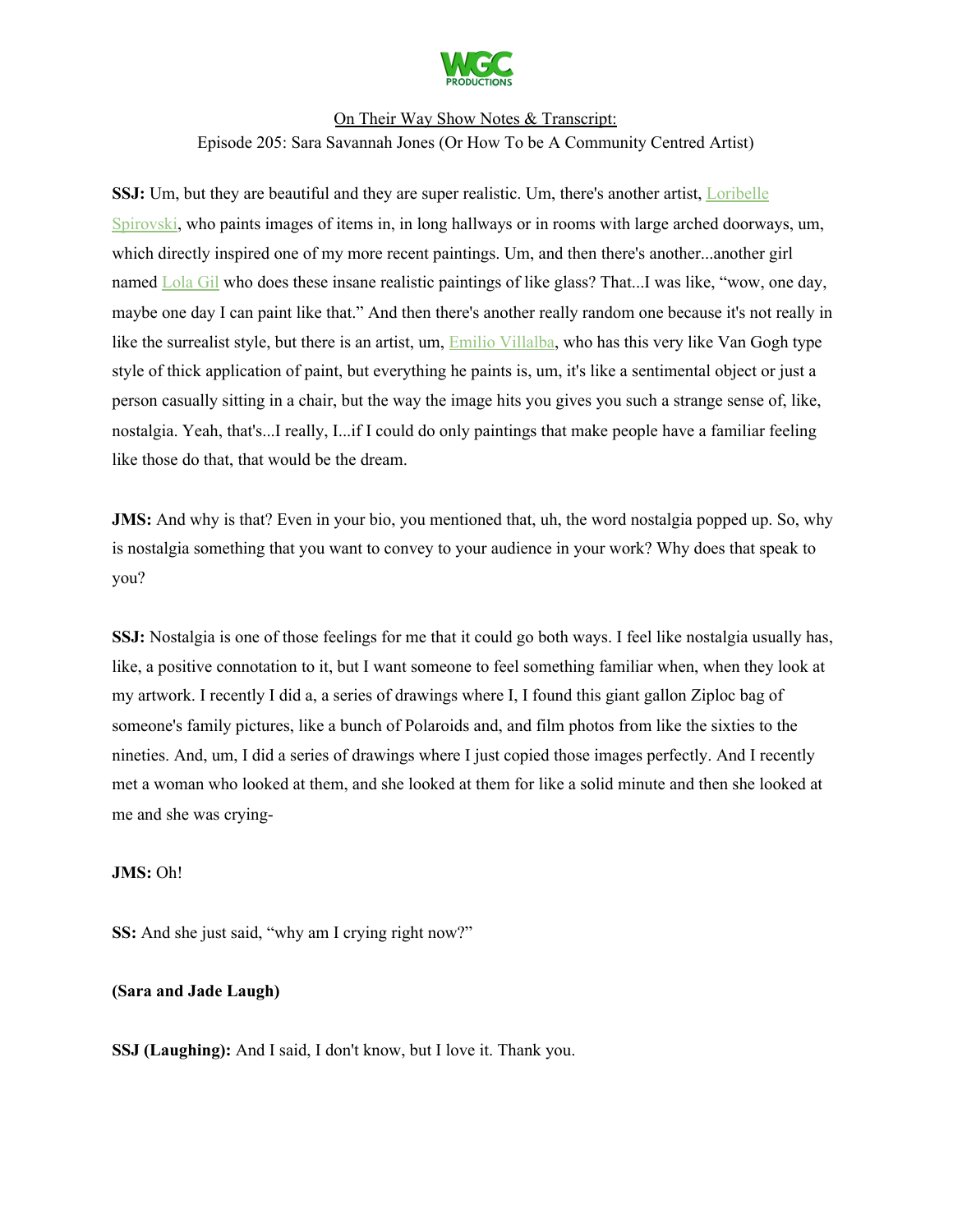

**SSJ:** Um, but yeah, it's, I....it's hard to connect with people that you don't know, and I would love for my work to be that bridge between us. Just like we all connect with music, art is another one of those outlets. So it's, it's like an honor to be able to have people look at my work and have a connection with them.

**JMS:** Hmm. Now, one thing I did want to ask is since you're also an art teacher and you teach young, young kids, well, not young kids. Eighth grade is not….it's like 13, 14? But since you teach children art, one thing I didn't want to ask is, arit has a long tradition of looking to the work of children and the work of untrained artists for inspiration for professional artists. Like, for instance, like, Rousseau, that was his whole thing.

### **SSJ:** Mhmm.

**JMS:** So, like, do you, as Sara Jones, the artist, do you find inspiration and the artwork of your students? And if so, how does that affect, uh, your, art?

**SSJ:** So, you'd be surprised at how good kids are at describing emotions through drawing. So, it's great to have a child draw something and them tell you what, what it means to them. I've had students draw some thing that, you know, it's like simple things like "this is my family, this is my dog," um, and they're so proud of it. Um, but I've also had them draw things that I'm like, "oh, this is...this is kind of creepy. Can, can you tell me, like, what's going on here? What made you feel like you should draw this? Is this something that you see often?" And I think the main way that they, they really inspire me is having patience with yourself as an artist, because when you sit down to draw or paint or, or to make something, you already have the finished product in your mind. And nine times out of, out of 10, these kids will get frustrated and want to give up because after 10 minutes of drawing, it looks nothing like what they had in mind. So their, their thoughts automatically go to, "this is, this is bad. This is awful. This doesn't look like what I thought it would be". And I do that all the time with my own work I, I hate it and I'm frustrated with it almost up until when I'm finished with it.

**JMS (Laughing):** Oh, okay.

**(Sara Laughs)**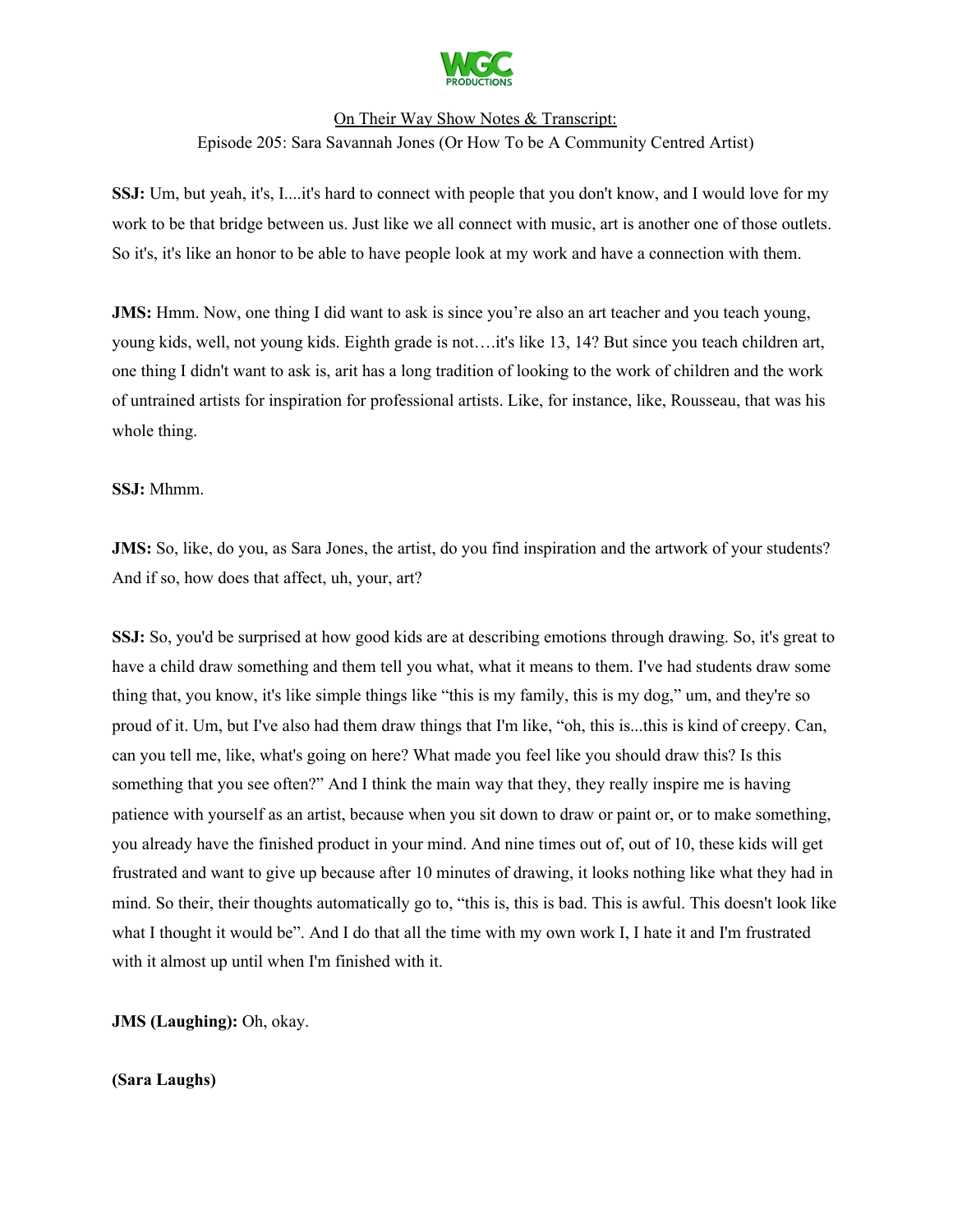

**SSJ:** Yeah, because you..you want it to look like what you had in mind and it takes a long time and a lot of hard work for it to get there. And not only do you have to talk them through that, um, but also, I can't tell you how many times I've had the conversation with them that's, "you know, there's no such thing as good or bad art, there's only different styles." So, you shouldn't look at, you know, your peer next to you and think, "oh my gosh, there's this so much better than mine so obviously mine must be terrible." So, it's taught me, you know, to do that with my own work. I need to be patient with my process. And just because I see, uh, another artist with work that blows me away it doesn't mean mine is not as good, you know?

**JMS:** Yeah.

**SSJ:** So definitely, definitely so many lessons I've learned from these children.

**JMS:** Hmm. And I actually want to go back to a sort of idea you glossed on a few questions ago. So, you mentioned that some of your inspirations have, like, a consistent motif in their work, whether it be painting chairs, uh, or long hallways or people who capture a sense of nostalgia. So, when looking at your work, your body of work, I also noticed several motifs, like obscured figures or pastels or things like this. So, I want to ask how exactly did you go about developing these motifs? What about these things speaks to you and how do you find a way to keep it fun and fresh in the, uh, the paintings that you do?

**SSJ:** Okay, so I have three motifs, I feel like. There's, um, a lot of bones.

**JMS:** There are.

**SSJ:** Um, no eyes. I don't paint eyes for some reason. And hands! I do a lot of paintings of hands.

**JMS:** Mhmm.

**SSJ:** The bones are usually representative, um, of the end of something. For instance, I have a couple paintings with a dog skull in them and in traditional painting, like mostly during Renaissance times, a dog in a painting is a reference to faithfulness and loyalty and things like that.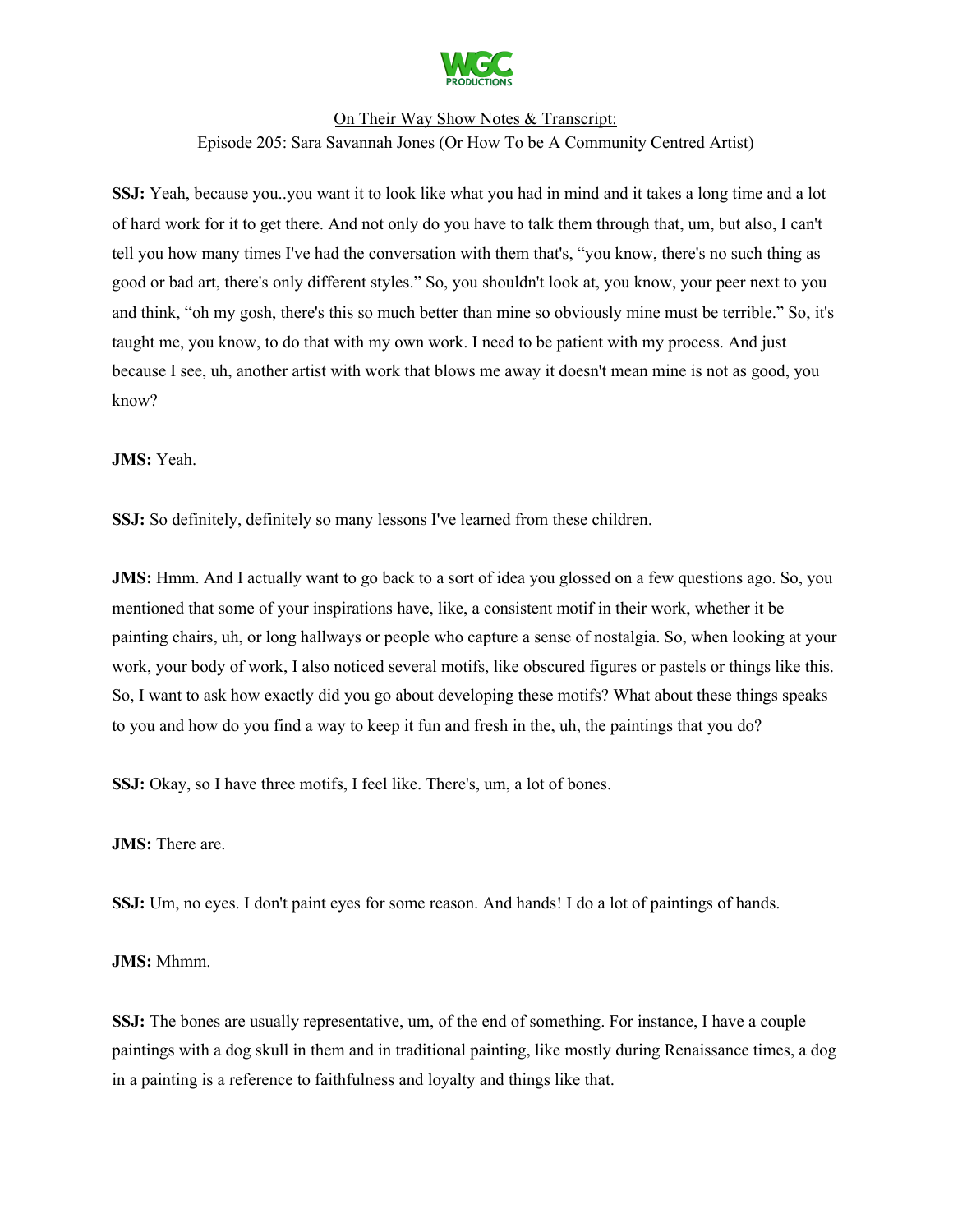

**SSJ:** Um, and I was in a very long relationship for a long time and it was not a good or healthy relationship, and when I finally got out the dog skull started becoming a recurring, um, subject in my paintings. Um, like I have, I have one painting of...it's on a square canvas. It has a, uh, dog skull, a needle and thread, a cigarette being put out in an ashtray, and a piece of eucalyptus. So, this painting, I titled it, um, I titled-

#### **(Sara Laughs)**

It's a really long title. Um, it's called, *[I](https://www.sarasavannahjones.com/artworks?pgid=irngk5za-7a2d0124-7614-4023-b438-409798e1ac41)'ve Gained 10 Pounds And Other Things That I've Been [Thinking](https://www.sarasavannahjones.com/artworks?pgid=irngk5za-7a2d0124-7614-4023-b438-409798e1ac41) [About](https://www.sarasavannahjones.com/artworks?pgid=irngk5za-7a2d0124-7614-4023-b438-409798e1ac41)*[.](https://www.sarasavannahjones.com/artworks?pgid=irngk5za-7a2d0124-7614-4023-b438-409798e1ac41) So this one I did during Quarantine last year and it was just kind of things that were weighing on me. The image has what looks like a hallway without walls behind it, um, and that was kind of representative of like these feelings aren't just my own, other people have felt these feelings so it's not like I'm confined in these emotions. There's the dog school there to represent the relationship that I'm still, I'm still working through the trauma of. The cigarette being put out is, um, kind of representative of like fear of addictions. Uh, the eucalyptus leaf, those are, um...that one kind of had like a double meaning to it because I think of my family when I think of eucalyptus. And then the, what is it? I believe it's the Greek translation of eucalyptus. I think so anyway, it doesn't matter. Uh, yeah-

#### **(Sara Laughs)**

Yeah. It's Greek. So, "eu" means good, well or true. And "calypso" means cover, conceal or hide. So, it was also kind of like, these are real emotions. They are true emotions that you are hiding, you're trying to conceal. And then the needle and thread are kind of, um, kind of meant to suggest repairing something or making something new. So, yeah, everything I paint has some sort of symbolism in it and it's all symbolism that, I mean, it's usually something that is directly related to something going on in my life. Um, but every painting has a specific meaning behind it.

**JMS:** Hmm, and since so many of these paintings are connected to the events and the emotions of your personal, your personal life. One, how do you go about finding the sort of emotional stamina to continue the painting once that moment is done, or once you've moved on to a different portion of your life and the painting may not be done yet. So how do you do that, number one? And two, how do you extract things from these, uh, from your experiences and then put them into paintings in a way that, as you said earlier is still….not vague, but it's still broad enough for people who don't necessarily have insight on your personal life to look at and connect to and touch into the feelings that you put into the painting?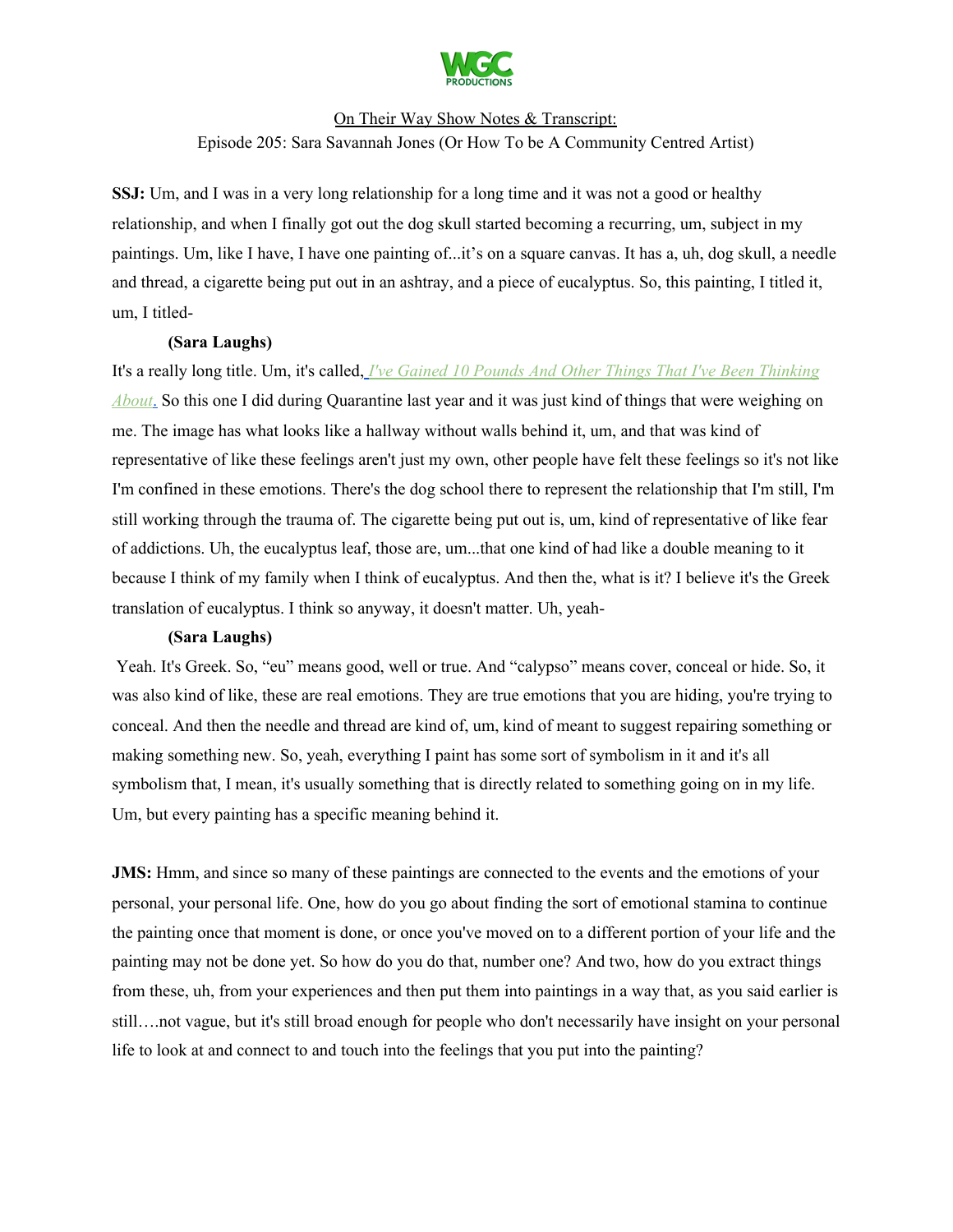

**SSJ:** Mhmm. Um, the latter part that you've said there, I still focus highly on design. So, first I'm trying to make the piece eye-catching. That's why I want to go for a very realistic look with the painting. So, I want it to draw you in initially, and leaving random objects or patterns in there, that's how I leave it up to the interpretation of the viewer. I mean, I, I don't speak for everyone's taste in art, but I feel like my paintings are broad enough for that somewhat….so, someone could look at them and find their own meaning in them. Um, a dog skull is relatable, whether or not, you know, about the meaning behind dogs in Renaissance paintings, or maybe you've lost your dog recently, or maybe you think skulls are cool.

#### **(Sara Laughs)**

And, um, and then I'm sorry, what was the first part of that question that you asked?

**JMS:** Yes! The first part was that since so many of these paintings are taken from your own personal experience and personal life and emotions, what do you do when the moment that you start that painting or conceptualize the painting in, or the emotion that you started the painting in has passed? How do you go on to continue that painting? Once the initial, the initial impetus has, has diminished?

**SSJ:** I like that question. So, working through a painting that has a personal meaning behind it is kind of like a therapy session. So, even if I work through whatever it is that I was working through, it's good to have like a, a literal physical reminder of what I just went through, because then I can always remember what I was feeling when I worked through it and use that as kind of like a lesson, you know, this is how you felt then this is how you felt afterward. If you need to go through that process again, here it is right in front of you.

#### **JMS:** Mhmm.

**SSJ:** I mean, it's like, it's kind of like journaling, if that makes sense.

**JMS:** it does make sense cause it's still, what's it called? Making the internal things ex...externalizing. That's what it's called.

**SSJ:** Yes!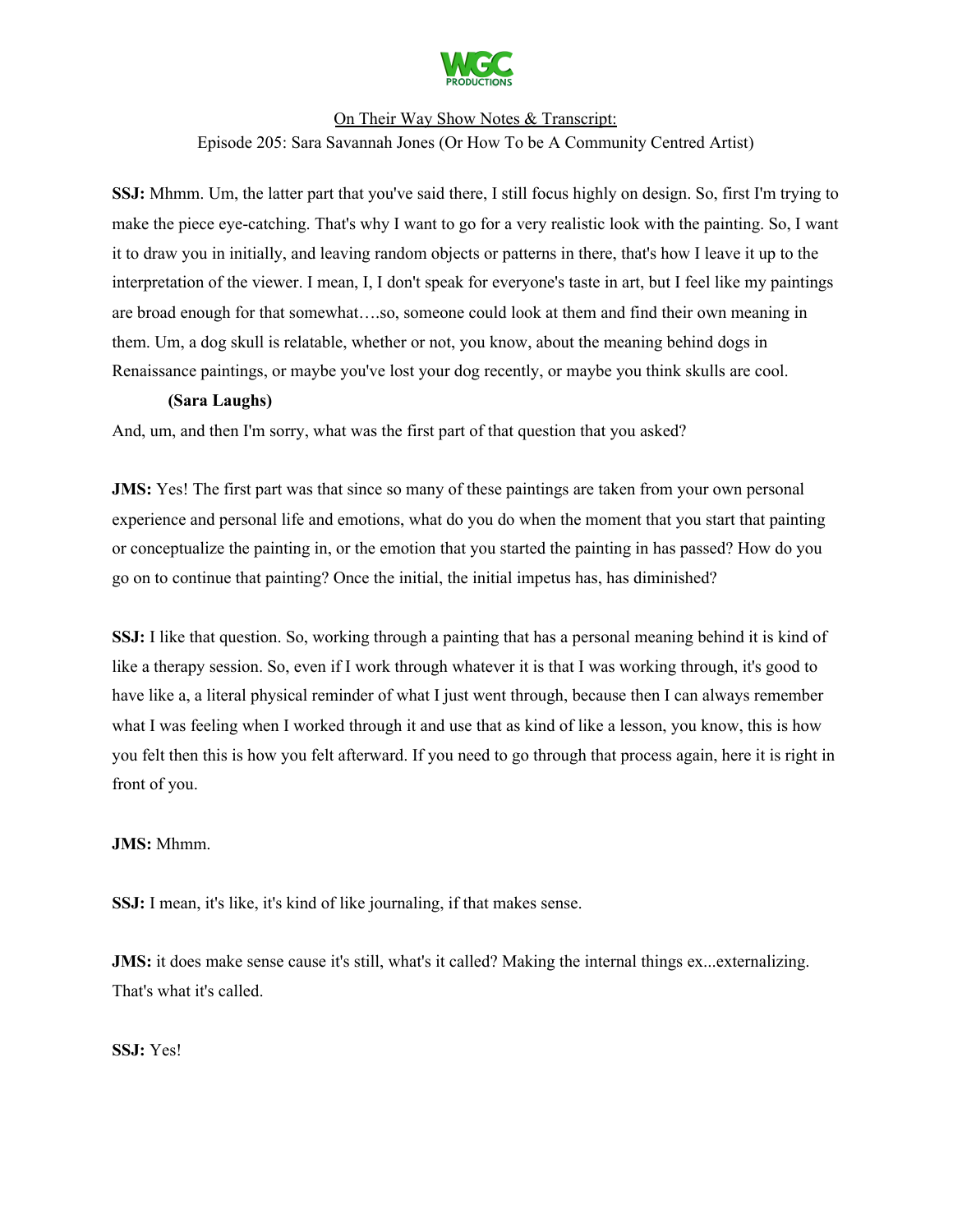

**JMS:** Hmm, okay. So, how do you go about selling these paintings? If you do sell your paintings, uh, paintings like these rather? But since they are so personal to you, how do you go about marketing them and selling them like they're commodities rather than memories?

**SSJ:** It's so hard for me. I don't like to sell my paintings until they are like a year or two years old. Um, because I, I like to take them around to different galleries or different art shows first, before I consider, um, selling them, which obviously that's hard right now, um, because there aren't very many gallery shows happening.

I've been lucky enough to like display in, like, a local coffee shop. And, um, I have actually, I have an art show at the end of this month on the 27th. Yeah. Yeah. It's, it's the first art show that I've done in a year. Um, so I'm very, very excited about it. I've done different, like, vending events and I've done a lot of live painting and stuff like that in the meantime, um, but a gallery night where the night is all about speaking to the artists about their work? I live for those types of nights.

Um, but yeah, I don't, I don't typically like to sell my pieces for awhile because they are personal to me. Um, but it's also kind of once I feel like I've fully worked through that part of my life that I was putting onto the canvas, then I feel comfortable partying with it, like *Disaster Tourism*, I only put up for sale this month. So, it's been exactly a year. And I was like, "you know what, I, I don't feel like I need to hang on to this one anymore."

**JMS:** Hmm. All right, but you also do commissions. And so I want to ask, like, how do you go about securing commissions and things like that, and then what's that process like, working with somebody to develop out their concept and how does that feel to you as a painter?

**SSJ:** Mmm. So, I've come to realize recently that with commissions, it is very easy to overwhelm yourself and stop enjoying the work that you're doing. Because my, my first job is teaching art. That's where I, I feel the most reward, um, and then painting and doing commissions on the side that's, you know, that's for fun. So, when it comes to, looking for commissions, I don't really. I prefer to, um, be kind of a word of mouth person. I don't really advertise that much. I deleted my Facebook. I only have an Instagram and, um, I really just prefer to, um, work with musicians and paint album covers, um, and then make paintings for my friends. But I mean, I'm not opposed to working for people that I don't know.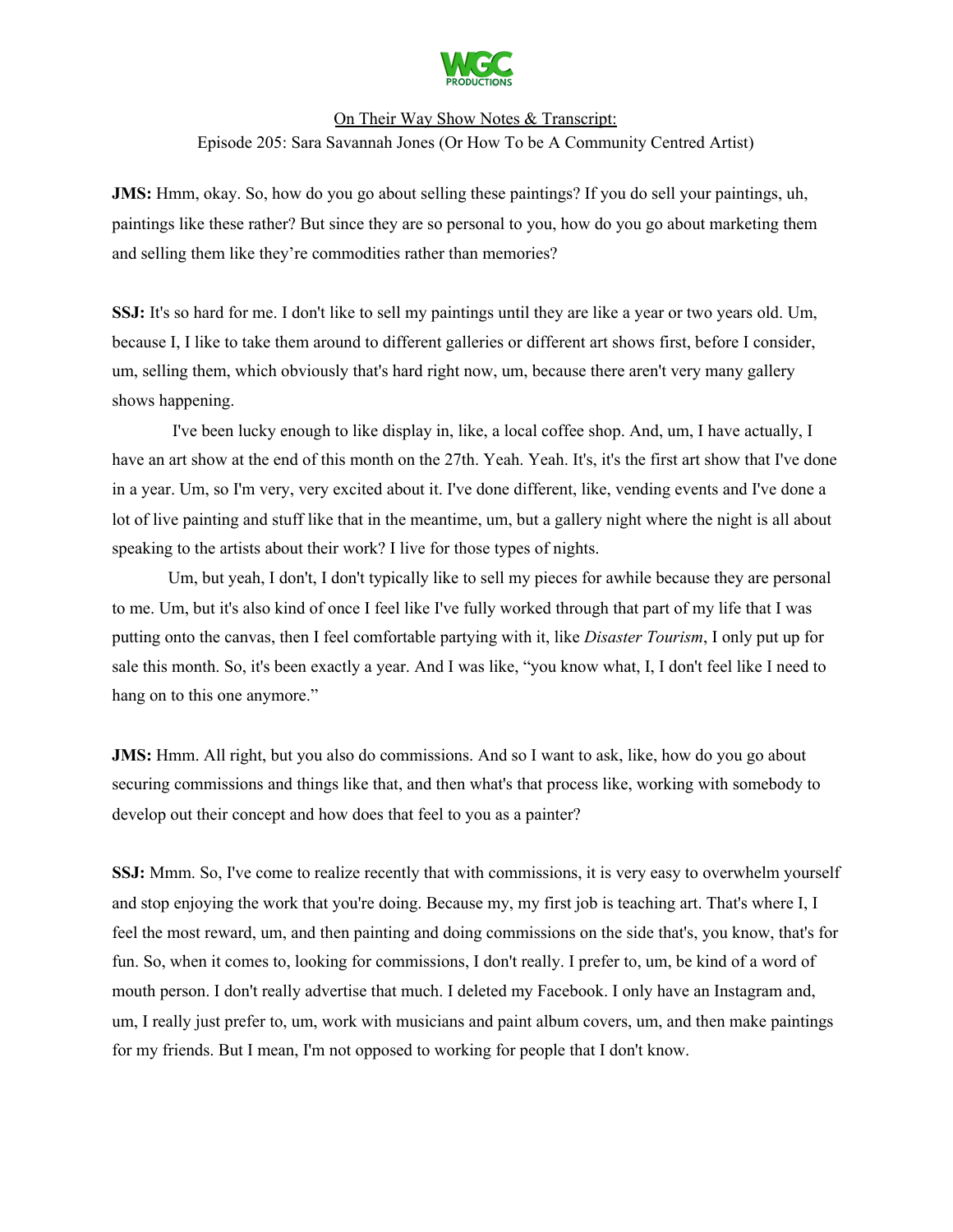

**SSJ:** I love networking and I love creating things for people, especially when it has, like, some kind of meaning for them. Um, I did, uh, a drawing, uh, have two hands extending towards each other and one of them is handing the other hand three olives on a stick. And that was for, um, someone's family member who...their husband had passed away, and the meaning behind it was that it was a husband and wife, and they used to meet up at a bar before they were married, and the husband, um, would always order a drink with three olives in it, but he would give it to the wife. Um, so, uh, things like that….it's again, it's connecting with people. So, I don't just do it for for people that I know it's an honor when someone, I don't know, approaches me and trusts me to make something so intimate for them.

**JMS:** And you've also, and this is going to circle back to some stuff that you sort of mentioned throughout the podcast, like they've been little sprinkles, but you mentioned that the painting that your dad saw that kept you in was Ringo Starr-

#### **(Sara Laughs)**

*Disaster Tourism* shares a name with a song that you like, uh, you did two commissions, which is why this was a transition, but you did two commissions for two bands. You do a live painting at concerts. So, like, you have a very interesting relationship with music in my eyes. So, I wanted to sort of hear about what exactly is the relationship that you feel you have between music and painting and how does that work out for you and your artistic process?

**SSJ:** They're very closely intertwined. I find it….first of all, making album artwork for bands, I've done, I've done four different album covers so far, um, and I'm working on another one right now, actually, uh, for somebody I met recently, first I can't paint unless there's music, it would be absolute torture to try to sit in a quiet room and paint.

#### **(Jade Chuckles)**

And I grew up with a love for music. Um, mostly because of my dad. He showed me, like, a lot of the classic rock stuff. And then my mom brought in like the really cool, like, uh, eighties bands and like Foo Fighters and stuff like that. Um, the really cool ones, you know-

#### **(Sara Laughs)**

And, um, and my sister is a musician. She's, like, a very successful musician. She's in like, I don't know how many bands she's in. And then she has, um, a ton of music on Spotify. If you guys want to look up [Emily](https://emilyjonesfl.bandcamp.com/) Jones, now's your chance, um-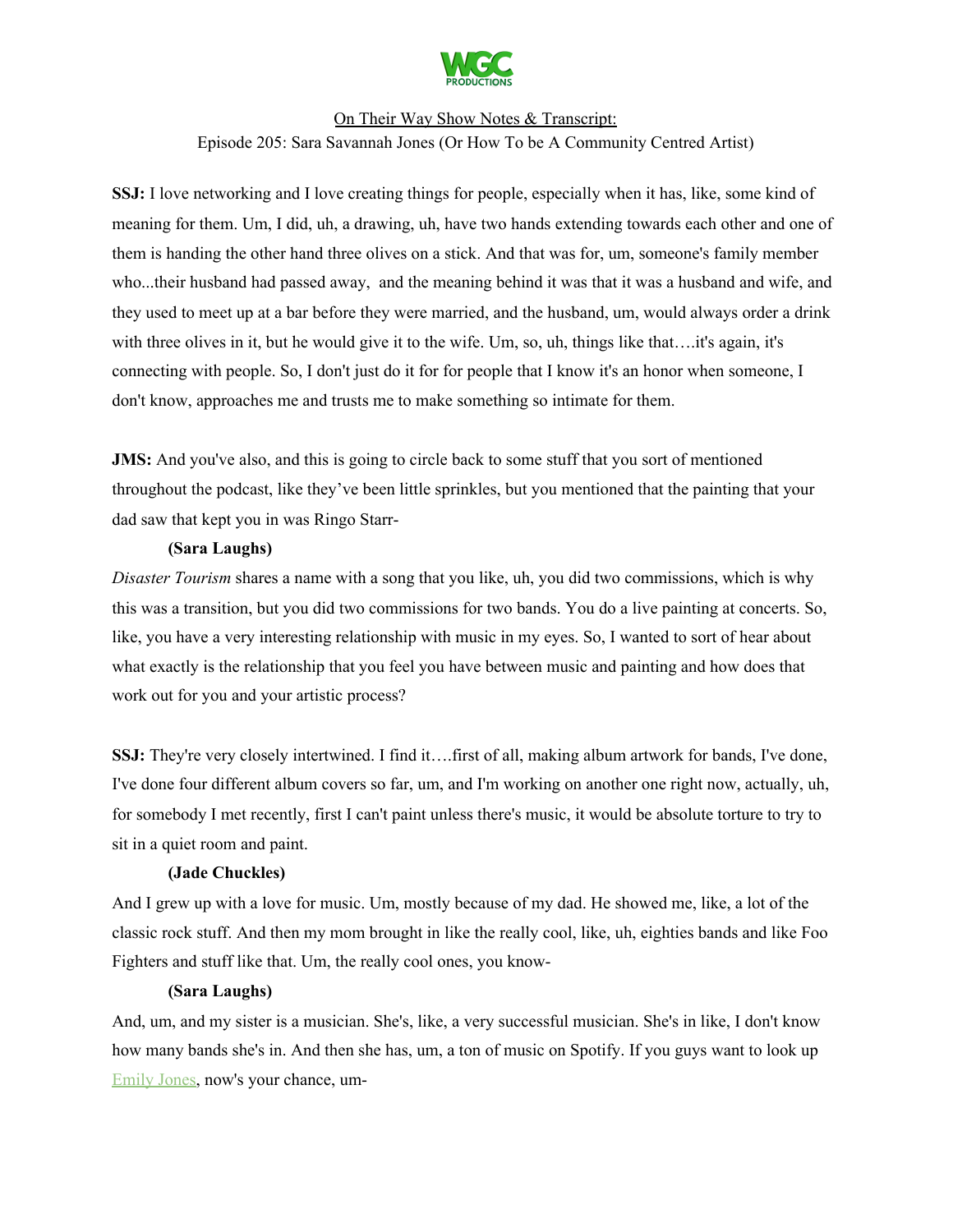

**JMS:** Oh! That makes sense you did *Bed of*, oh go ahead.

**SSJ:** Yeah. Yeah! I did *Bed of Glass.* Do you know that?

**JMS:** Yeah.

**SSJ** (Laughing): Yeah. That's awesome. Emily, if you're listening to this, I mean, check it out. You're so popular.

### **(Jade and Sara Laugh)**

Um, but yeah. Uh, we've always had this unspoken agreement between the two of us. Um, that Emily's the musician and I'm that I'm the artist and we don't cross into each other's mediums-

### **(Sara Laughs)**

But this is my way of cheating. I advertise myself as the "musician's artists" and a lot of my work is inspired by music and I, and I need it to work.

**JMS:** Oh! A question that I did have was, so about that art show at the end of the month, once again, congratulations, that's dope, but how did you go about-

**SSJ:** Thank you.

**JMS:** Securing that show? Like, how did, how did you go about, uh, getting involved and what did you do to prepare for such a thing? And then what do you go into that expecting and what do you want from it?

**SSJ:** Mhmm. Again, right now, it's hard to find an art show, but I'm always looking for them. And I met an artist recently, at a show I was selling artwork at, and she posted on her Instagram that she was organizing an art show and that she was looking for people to play at the show or DJ. So I read "play or DJ" and I misread "play" as "display" so I sent her a message-

## **(Jade Laughs)**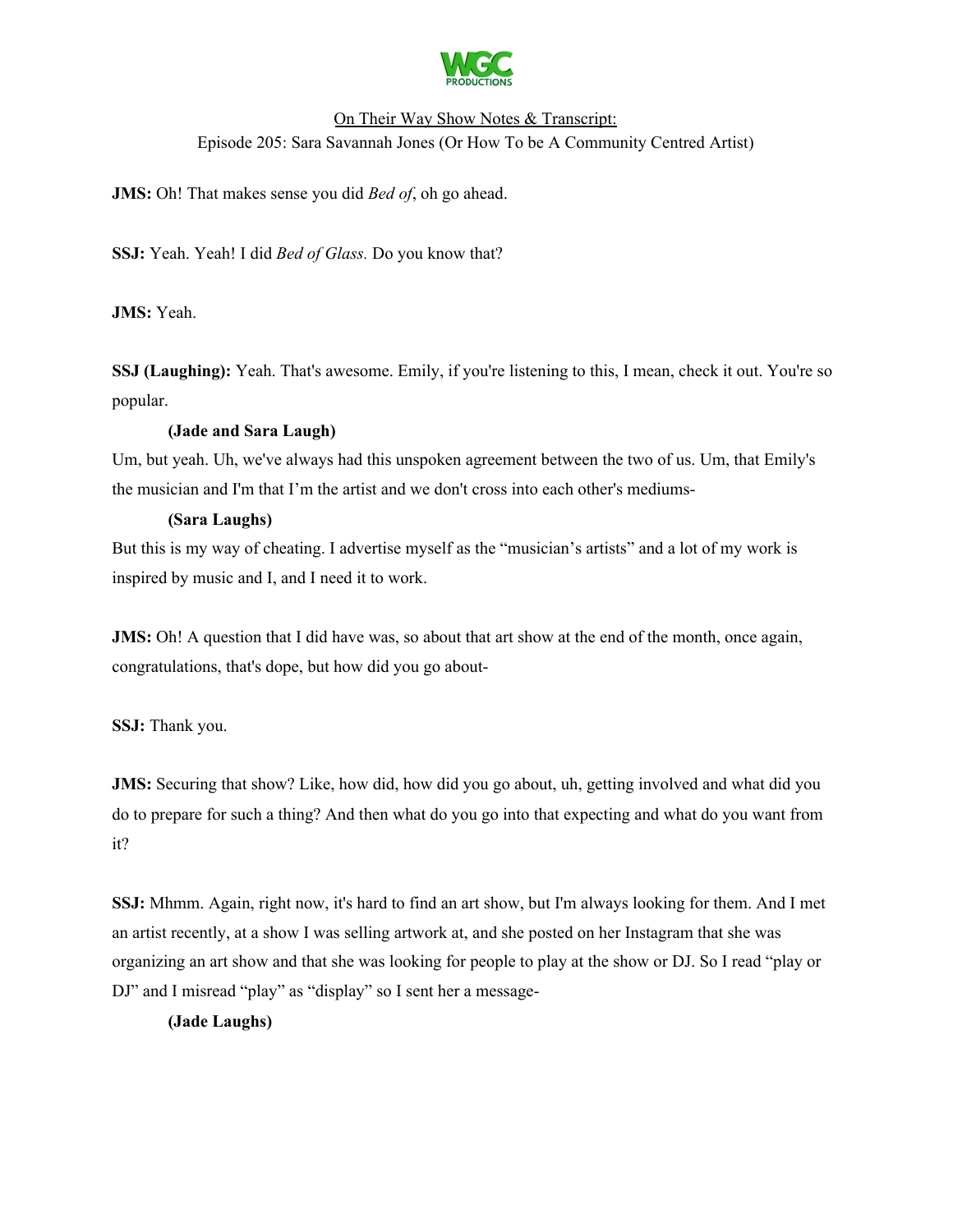

**SSJ:** Recommending a couple of DJs that I know, and then I said, "and me, I would like to." And she messaged me and was like, "okay, I reached out to those musicians and did you want to play as well? I didn't know that you were a musician?" And I, you know, embarrassed, I was like, "no, I misread that. I do not want to play. I thought it said display." And she was like, "oh, well you can do that too."

### **(Sara Laughs)**

So, that one kind of just happened by accident, but it was a happy accident as Bob Ross would say. And, um, what I'm looking for when I do those, um, I'm not really looking to like, just sell art cause I, again, I don't, I don't really like selling my original pieces that much until I'm, like, ready to. But it's that human connection, like just being in a room full of other artists and you don't even have to be like-minded people, but there's always respectful and intelligent discussion about the art world and local art, and it's just a wonderful time for connection. I really thrive on like good human conversation. I don't want to talk about the weather.

## **(Sara Laughs)**

I, I would like to know, like, what are, what are your political views? What is your religion? What is, what's your trauma?

## **(Sara and Jade Laugh)**

And all of those conversations happen naturally at an art show. It's not, it's not something weird because art can provoke a political conversation or an upsetting conversation or a, like, a really deep, solid conversation. And it doesn't feel forced. So, that's what I'm always looking for when I go into an art show. So, if you see me at an art show, don't talk to me unless, unless you want to, like, to really get into it, you got to set aside at least, you know, 15 minutes.

## **(Jade and Sara Laugh)**

**JMS:** Uh, so clearly you're very into connection, like you literally just said, but also throughout the podcast, in this interview, you've been talking about; how it was your dad and your parents who helped keep you in art; you work with your sister; uh, you learn from your friends, like you're very community oriented, it seems. You're even a teacher, which is like truly the centerpiece of community. So, I want to know-

#### **(Sara sighs)**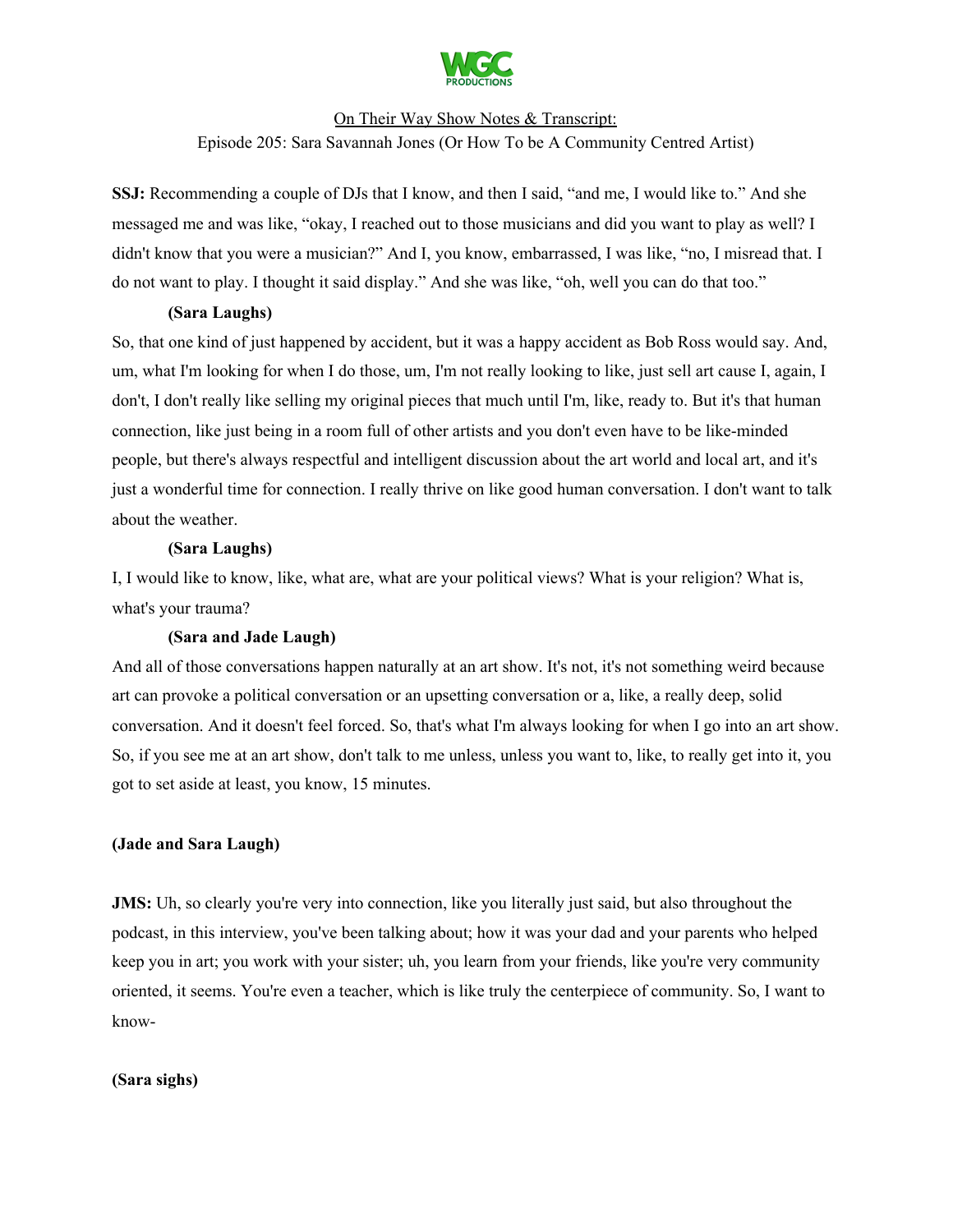

**SSJ:** Oh, shucks.

**JMS:** How do you foster creative community in your own life and what do you do to show up for other people in that way?

**SSJ:** Mhmm. So, my mother has taught me how to be uplifting and supportive to everyone. Um, and that is huge for me when it comes to, like, the local community. It starts with your friends. It starts with being supportive of your friend's hobby, of your friend's music, of your friend's art, um, and when, when they feel good, they can pass that along to someone else. Cause everyone needs support. Everyone needs validation. Um, so, when I go to like a market where I'm vending art, it is so important to go talk to the other vendors, go look at at what they're selling and ask questions because, you know, maybe they don't sell anything that day, but they had someone come up who was genuinely interested in what they do, and they got to talk about it cause everybody wants to talk about what they do and what, like what brings them joy. So, I mean, that's, that's the biggest thing is being supportive of your community because it starts small and it spreads out.

**JMS: (Contemplative)** Hmmm. **(Revelatory)** Hmmm, and another question that I had about sort of connection things like that is, do you have any other local artists or artists from Lakeland or wherever, who you would like to take a moment to shout out at this moment so that other people can find them?.

**SSJ:** Oh, my gosh. Yes. I will go on for a long time. Um-

#### **(Jade Laughs)**

So, all right, let's see. For local artists, I am going to shout out my friend, Julia [Patrick,](https://www.juliapatrick.art/) [Georgia](https://georgialynndean.myportfolio.com/work) Lynn [Dean](https://georgialynndean.myportfolio.com/work) is another one. [Gabby's](https://www.gabysartgallery.net/) Art Gallery. We have....let's see, Giana [Santucci](https://www.instagram.com/gianna_santucci/) I think she's Orlando based, but oh my gosh, if you like realism-

#### **(Sara Whistles)**

Let's see. Um, I have, like, a huge like musicians community here too. We have, like, Deek [Beats](https://www.instagram.com/deekbeats/?hl=en). We have, um, my sister, **[Emily](https://emilyjonesfl.bandcamp.com/) Jones**, and the bands that she's in, um, [Clang!](https://clang.bandcamp.com/), [Rover](https://rover4life.bandcamp.com/). Um, another friend of mine, Rachel who's in [Bucoda.](https://www.instagram.com/bucoda/?hl=en) Oh man. Eric Collins from [MrENC](https://linktr.ee/MrENCmusic) [w](https://linktr.ee/MrENCmusic)ho, shout out to him, he just booked Furnace Fest in Birmingham, Orlando, um, in September. Birmingham, Orlanda?! I said Alabama-

**(Sara Laughs)**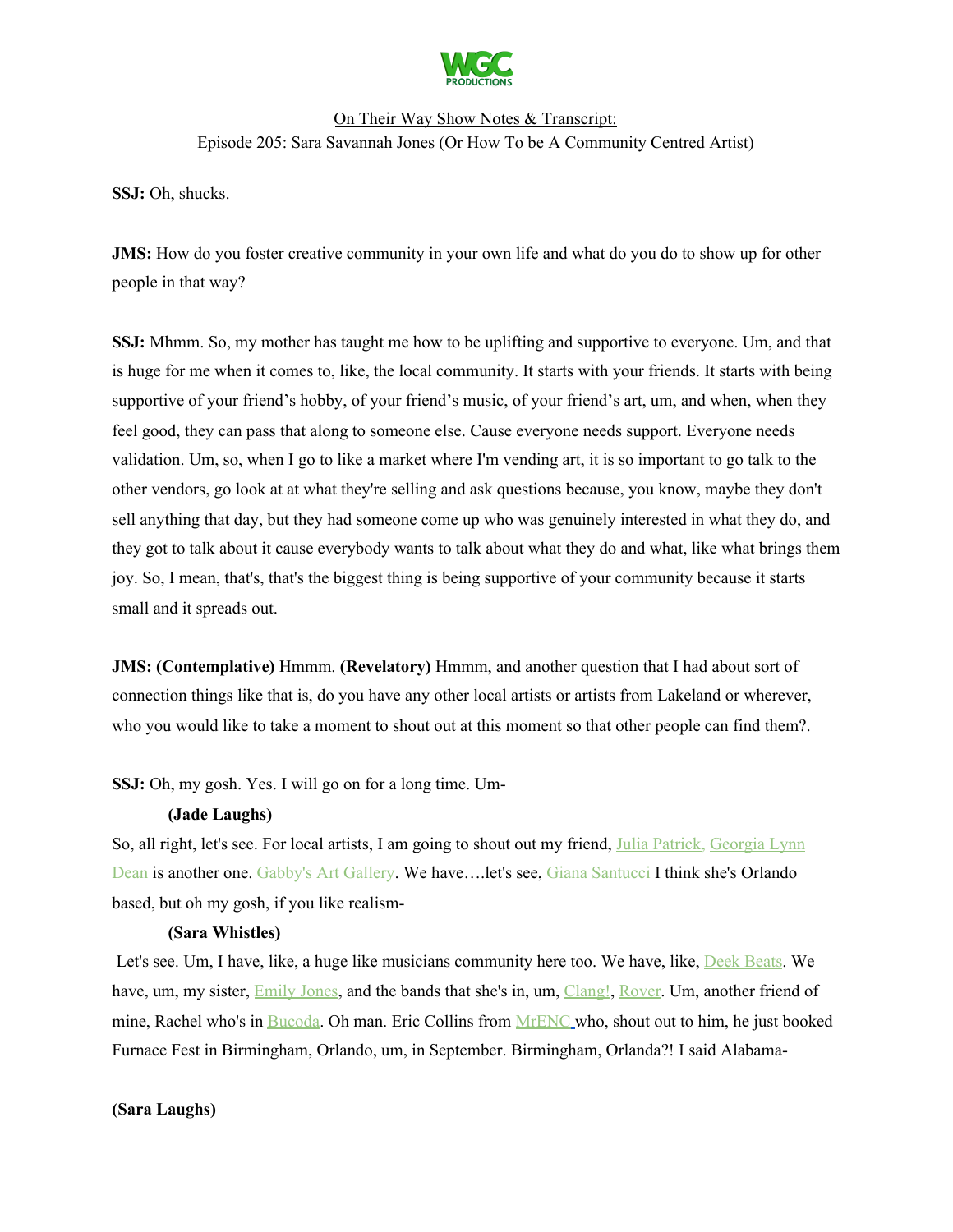

**JMS (Laughing):** I notice but I wasn't gonna say anything.

### **SSJ (Laughing):** Oh my God. Don't let me make a fool of myself like that.

### **(Sara Laughs)**

Oh my gosh, and this isn't technically like, um, I wouldn't say "art" specifically, but within our community, um, we have like Stephanie Greg who runs **Buena [Market](https://www.instagram.com/buenamarket/?hl=en)**, which is an extremely, um, diverse market where you'll find, like, poets….my friend, Diana from Orange [Blossoms](https://www.instagram.com/orangeblossompoems/?hl=en) Poems. Um, you've got, um, uh, Andrew from 1692 [Coffee](https://www.instagram.com/16.92__/?hl=en). It's things like, like that, um, that really come back to our community and helping out artists because they're giving us a place to go.

Um, like I used to, I was teaching art and then I was waiting tables on the weekend because I, I couldn't, I couldn't make enough money selling art, um, to do that and then Stephanie Greg comes along with something like Buena Market, um, and I was able to quit my second job because I was selling artwork at, at these markets and actually making enough money to support myself and more. And since I started doing that, I...like this month, I have three, three markets that I've done. I've done a live painting at the Lakeland lo-fi event, hosted by, um, Deek Beats, which is called Park Chill

**SSJ:** Uh, I have an art show at the end of the month and I quite possibly have another art show on that same day on the 27th-

#### **JMS:** Oooh.

**SSJ:** Hosted by the Lake Wales Art [Council.](http://www.lakewalesartscouncil.org/) Like I, I feel like I'm doing it, like actually doing it.

#### **(Sara Laughs)**

#### **JMS:** You really are.

**SSJ:** And it's because I've gotten support from these other artists, from these musicians who have asked me to do their album artwork, from these people running markets, from these people hosting concerts, like it all comes back and, you know, that's because I introduced myself and complemented what they were doing. They give it back to me.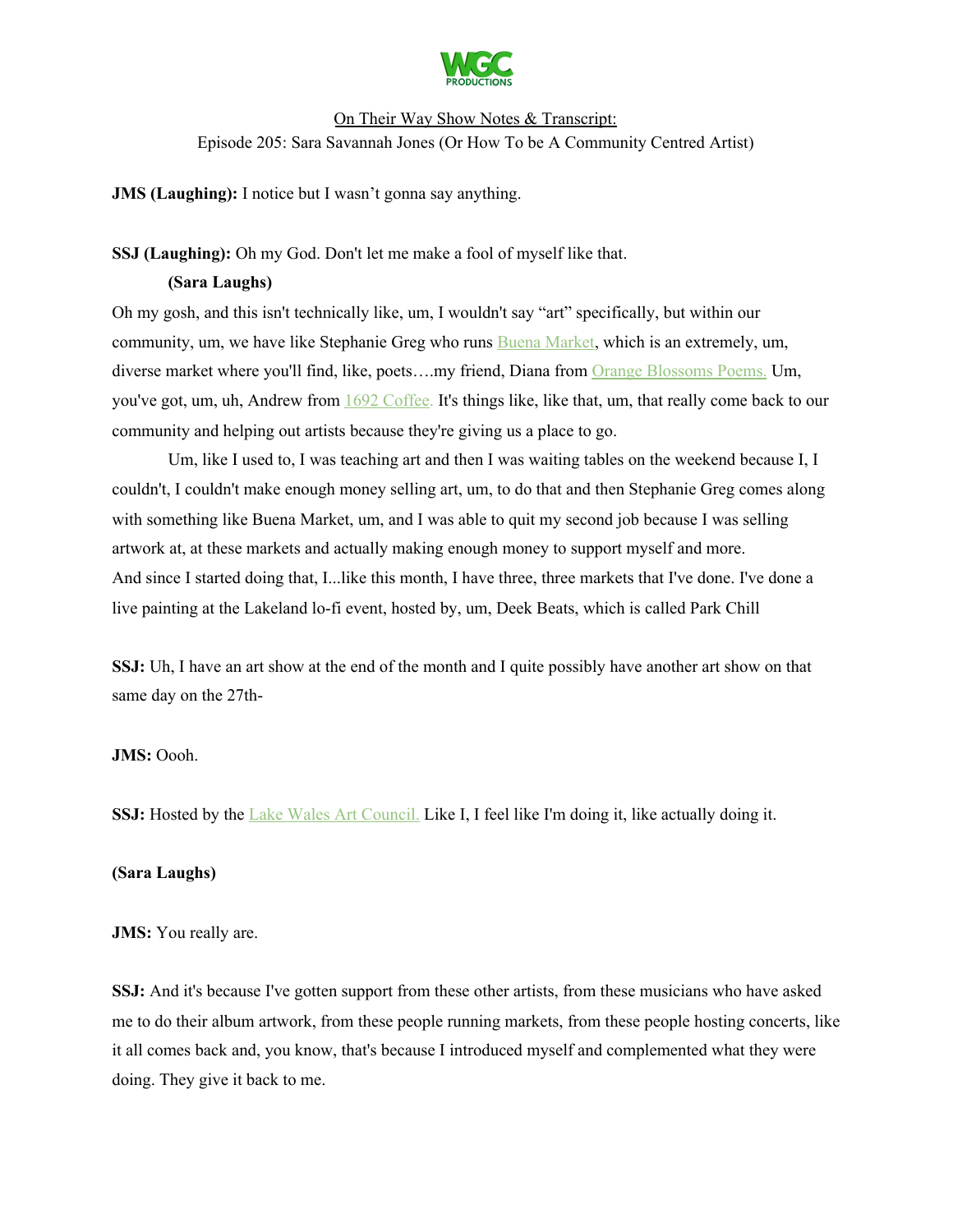

**SSJ:** So, I mean, I'm going to bring it back to community again, but it's, it is so big to support the people around you. Um, because that's, that's the best way to build them up and help them be successful.

**JMS:** All right. Well, Sara, we are coming to the end of the interview we're at our final question. You, like you said, you're really doing it.

## **(Jade Laughs)**

Uh, you have all these art galleries, but beyond that, you building a community of artists and like-minded people, and you're really building these, these bonds, which may very well last lifetimes. You're sowing back into the, um, artistic minds of the future, and you're giving them these, these tools and talents and opportunities to express themselves and become fuller people in that way. You really are doing it. So, I want to know how will you know, when you've made it?

**SSJ:** Um, well, to kind of go back to what I was saying, like, I feel like I've made it because I've found that happy median, um, between like making art for work and making art for other people. So, right now I'm at the point where I'm making art for myself and for other people, um, I'm not gonna make it for work. I'm not going to do it for money. I'm gonna do it for my community and for people's mental health and for opening up discussions and having hard conversations and, um, yeah, I think, I think I'm there. I'm, I'm happy with what I'm doing, whatever happy means. Um, but I think I'm there. I've made it

**JMS:** All right. Well, kudos! You made it!

## **(Jade and Sara Laugh)**

Can you tell, can you tell the people where they can find you?

**SSJ:** Yes. Um, my website is [sarasavannahjones.com.](https://www.sarasavannahjones.com/) Um, my Instagram is Sara.Savannah.Jones.

**JMS:** Ah.

**SSJ:** And those are the two. Don't try to find me on Facebook, it's not there.

# **'On Their Way' Theme Fades In**